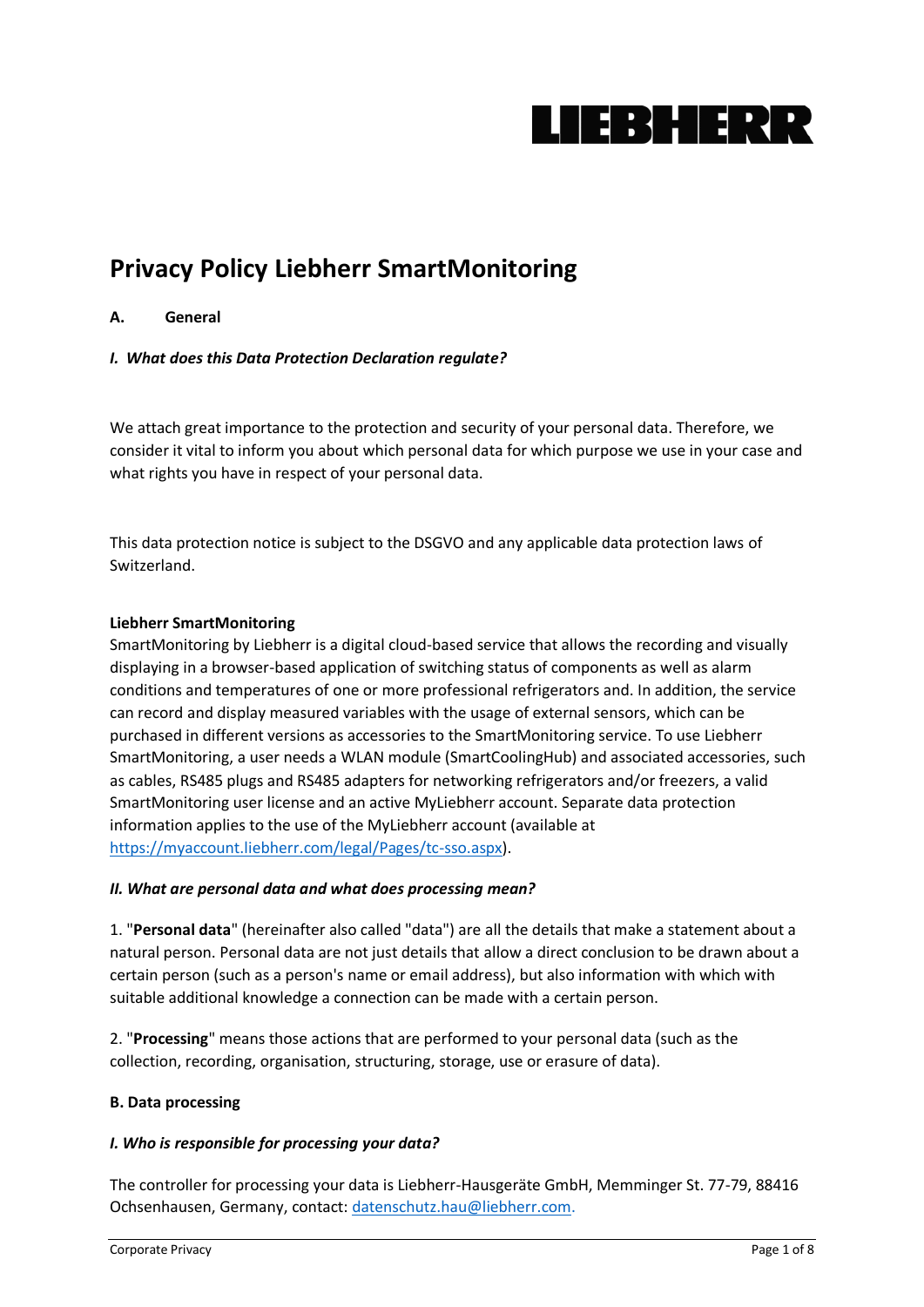

#### *II. Which data do we collect and for what purpose?*

**When you visit the SmartMonitoring-Service portal**, your internet browser transmits in particular the following data to our web, which we store in so-called log files:

- The date of access of the SmartMonitoring service portal
- The time of access of the SmartMonitoring service portal
- The URL of the linking website on which you were located at the time you accessed the SmartMonitoring service portal
- The files you accessed via the SmartMonitoring service portal
- The volume of data transferred
- The browser type and version and the operating system
- The (external) IP address

# **For authentication using an existing Liebherr account of Liebherr-IT Services GmbH**, we process the following data from you:

- Your unique user identifier (UPN)
- Your company address (street, house number, postal code, city and country)
- Your first name and surname
- Your email address
- Your phone number
- A company-ID

**Notice**: Liebherr-IT Services GmbH transmits this data to us during authentication with a Liebherr account.

**After the onboarding of your device to the SmartMonitoring infrastructure**, we process the following data from you:

• Device data of the refrigerators and freezers, integrated sensor and SmartCoolingHub

(for example model, serial number, part number and telemetry data such as temperature, door open status)

• Network data (such as IP address of the SmartCoolingHub, (W)LAN status)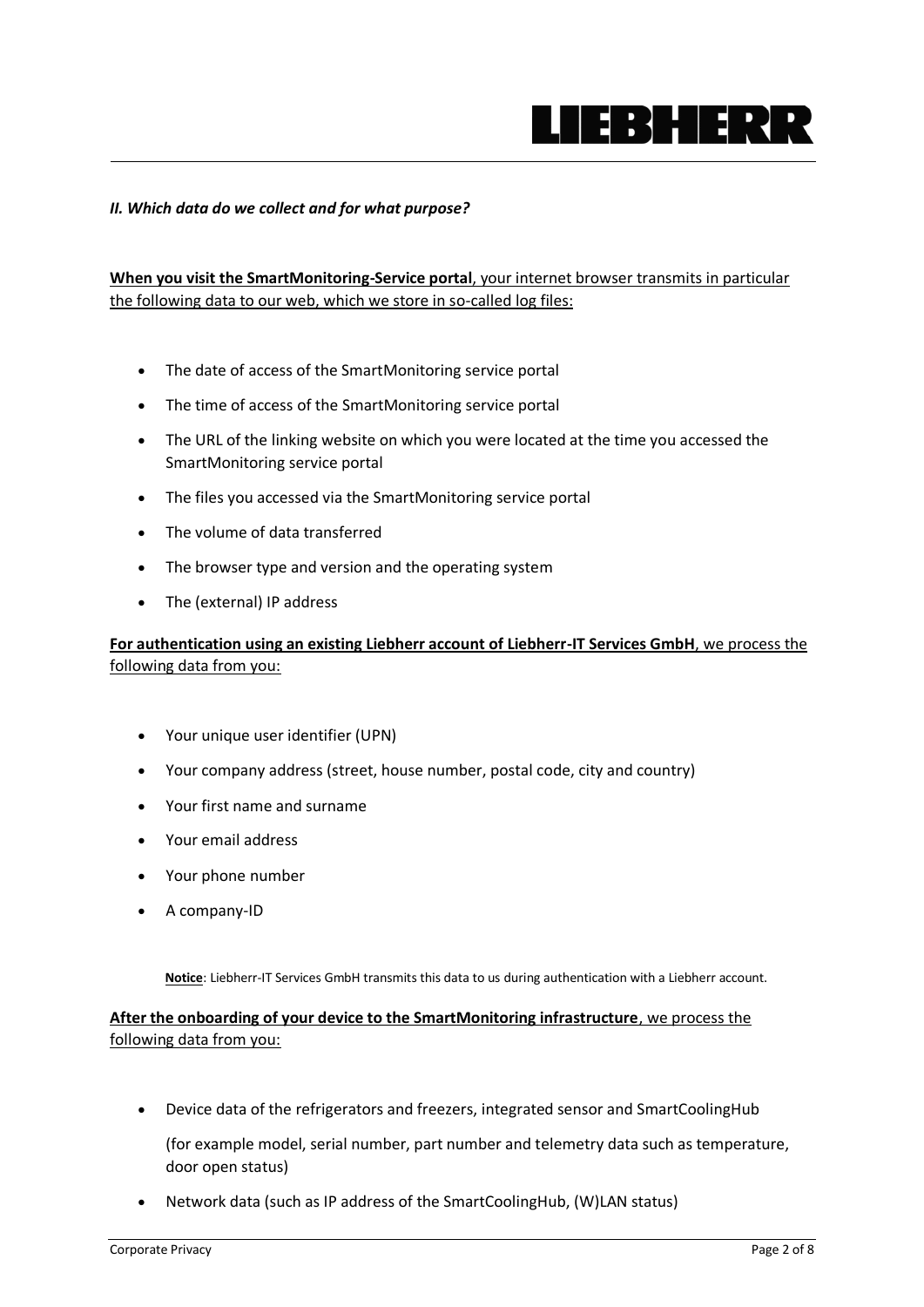

# **Where applicable**, we may continue to collect the following data from you **when you use the Liebherr SmartMonitoring service portal:**

- Additional telephone numbers for processing service cases
- Further company addresses to the locations of devices
- Device names (alias names)
- Customer-specific device data (e.g. inventory number, order date)
- Customer comments (e.g. for service requests)

#### We process these data for the following purposes only:

- To be able to identify, understand and put a stop to cases of misuse of the SmartMonitoring service portal and thereby guarantee data security on our web servers
- Authentication with an existing Liebherr account from Liebherr-IT Services GmbH
- User and authorization management in the SmartMonitoring service portal
- Provision of the service and provision of your data
- Communication with the user and informing the user about new functions / system faults
- Performance of customer satisfaction survey
- Processing of a service request including technical error analysis

Data processing for other purposes can only be considered if the necessary legal requirements according to Article 6 paragraph 4 DSGVO are met. In this case, we will of course comply with any information obligations according to Article 13 paragraph 3 DSGVO and Article 14 paragraph 4 DSGVO.

# *III. On what legal basis will we collect your data?*

The legal basis for processing your data is basically – unless there are also specific legal regulations – Article 6 GDPR.

# **The processing of your data is effected on the following legal basis:**

- The processing of your data is effected on the basis of weighing up interests (Article 6 paragraph 1 f) GDPR
- The processing of your data is effected to fulfil contracts (Article 6 paragraph 1 b) GDPR

# **Our legitimate interests are:**

- to be able to identify, understand and put a stop to cases of misuse of the SmartMonitoring service portal and thereby guarantee data security on our web servers, and
- Improvement of the stability, functionality and security of the app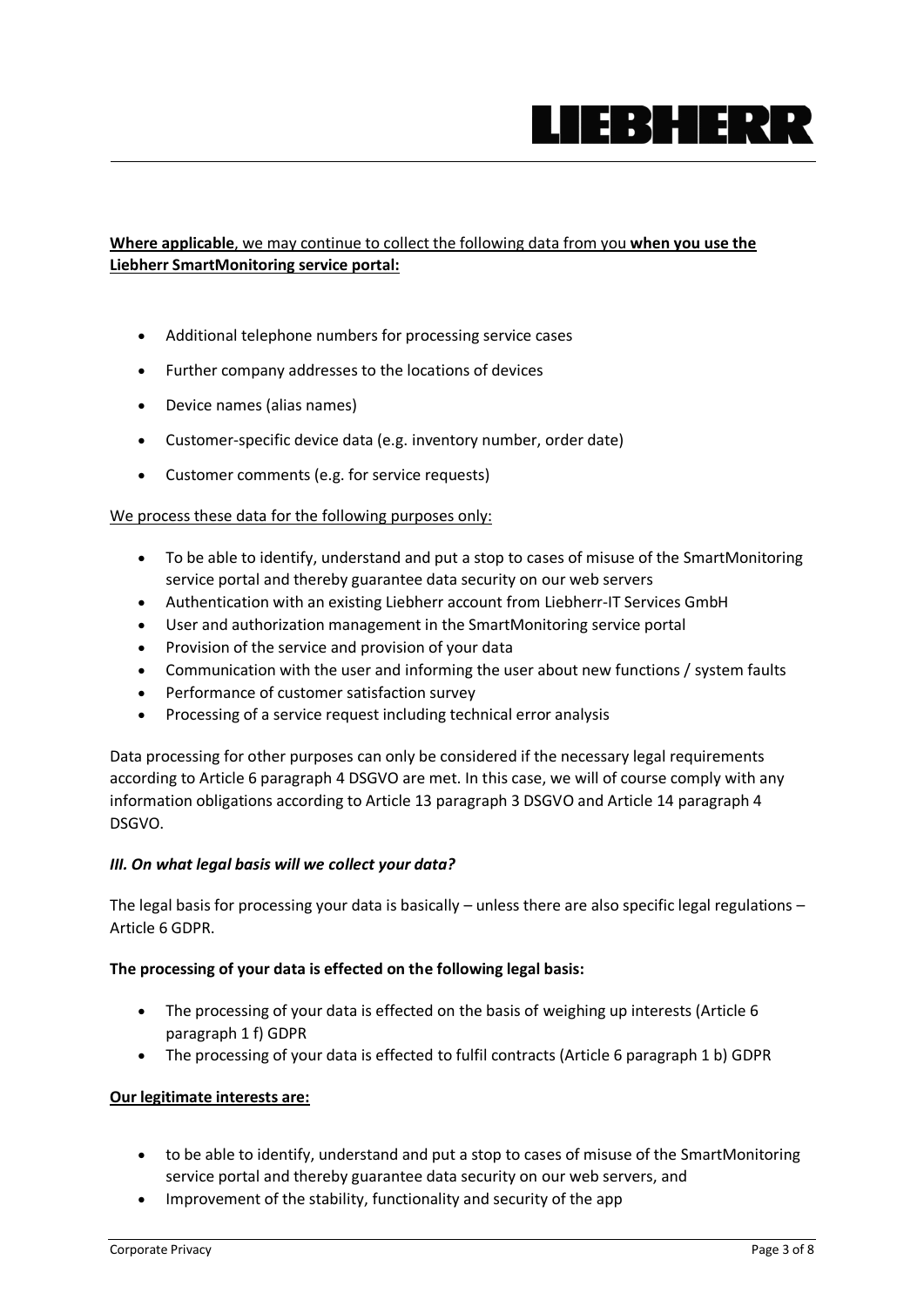

If we process your data based on balancing interests you have a right to object to the processing of your data, taking the requirements of Article 21 DGPR into account.

We process your data solely to the extent to which this is necessary in order to fulfil the above stated purposes.

# *IV. To whom and for what purposes do we transfer which categories of your data?*

If appropriate, we will transfer your data to:

- 1. Other Liebherr companies of the division as well as sister companies for the marketing/trading of refrigerators and freezers, the provision of maintenance and repair work on such appliances as well as other customer services, insofar as this is necessary for the initiation, execution or termination of a contract or if there is a justified interest on our part in the transmission and your predominantly justified interest is not opposed to this;
- 2. our service providers that we use in order to achieve the above stated purposes;
- 3. Courts, courts of arbitration, authorities or legal advisers, if this is required to comply with current law or to assert, exercise or defend legal claims.

# *V. Will your data be processed outside the European Union?*

The transfer of data to locations in countries outside the European Union (so-called third countries) is only permissible (1) if you have given us your consent or (2) if the European Commission has decided that an appropriate level of protection is afforded in a third country (Article 45 GDPR). Should the Commission not have taken such a decision we may only transfer your data to third parties that are in a third country provided there are suitable warranties (e.g. standard data protection clauses that are accepted by the Commission or the supervisory authority after a specific procedure), and the assertion of your rights as a data subject is ensured.

# *VI. When will we delete or anonymise your data?*

We will process your data so long as this is necessary for the purpose in question, unless you have effectively objected to the processing of your data or effectively withdrawn a consent you have given.

If there exist retention obligations by law, we will be bound to store the data concerned for the period of the obligation to retain. Upon expiry of the retention obligation, we will check whether there is any further necessity for the processing. If there is no longer such a necessity, your data will be deleted.

# *VII. To what extent is there automated decision-making in individual cases?*

Basically, to substantiate and pursue business dealings we do not utilize any fully automated decision-making as per Article 22 GDPR. Should we apply this process in individual cases we will inform you separately, provided this is prescribed by law.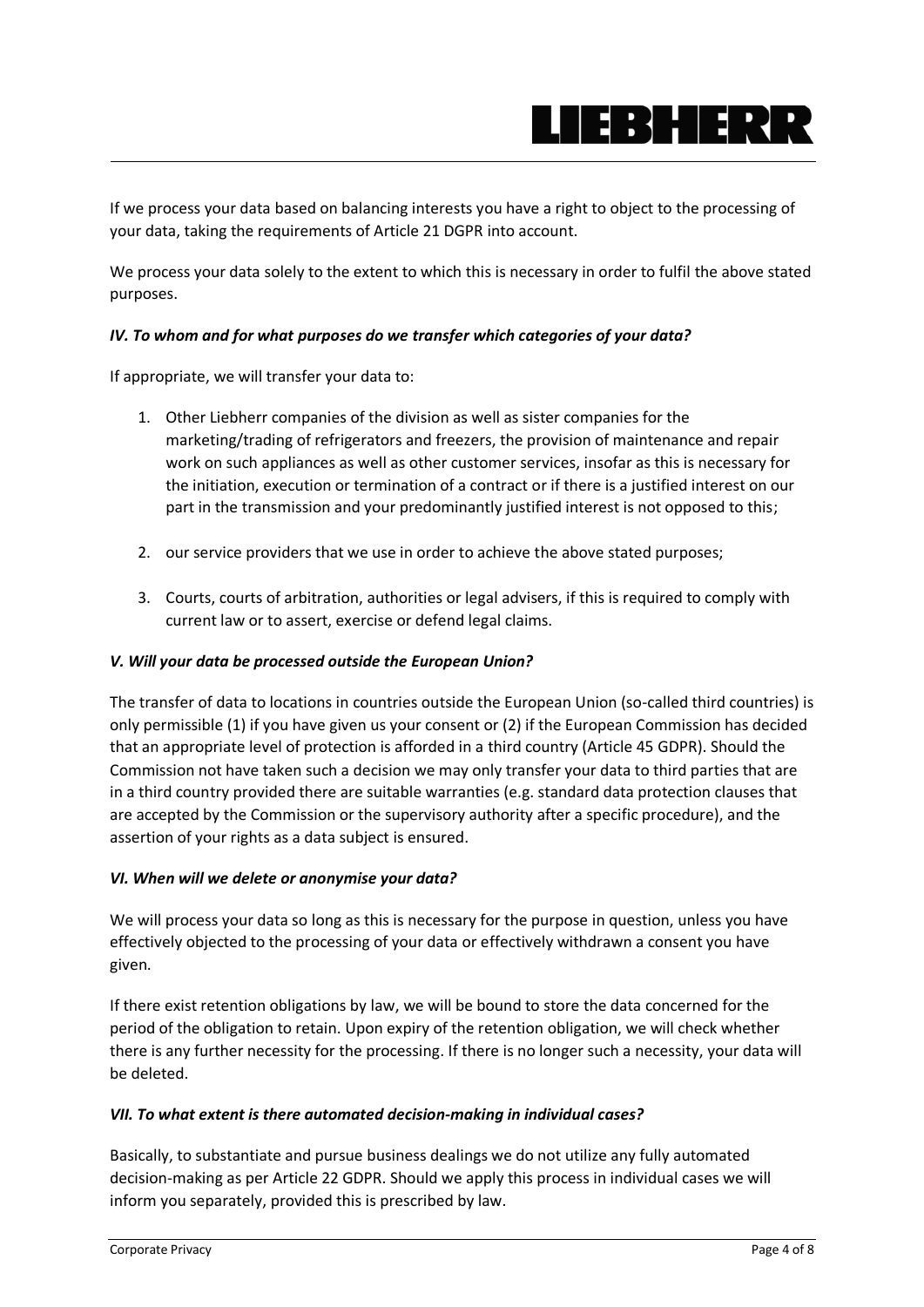

# **C. How are your personal data protected against access by unauthorized persons and loss?**

We employ technical and organisational security measures in order to ensure that your data are protected against loss, inaccurate alteration or unauthorized access by third parties. Moreover, for our part in every case, only authorized persons have access to your data, and this only insofar as is necessary in the scope of the above stated purposes.

#### **D. Cookies**

In the context of providing the SmartMonitoring-Service portal, so-called cookies are used.

Cookies are small files, which are stored on your device. They may be used to determine whether your device has already communicated with our website. Only the cookie on your end device is identified. Cookies may contain personal data if you have consented to it or it is technically necessary, e.g. to enable protected login.

For more information on cookies, see [www.allaboutcookies.org.](https://www.liebherr.com/en/deu/disclaimer/www.allaboutcookies.org)

#### *I. What do we use cookies for?*

We use cookies for

- to assess the way you use Liebherr SmartMonitoring, to improve the service. For example, we can identify when a process is too complex and users therefore cancel the ongoing process. With this knowledge, the process steps can be simplified and made more customeroriented;
- to improve usability, traceability for our customers and the online experience

#### *III. What types of cookies do we use and what is their purpose?*

#### • **Technically necessary cookies**

Technically necessary cookies help to make our service usable by enabling basic functions such as page navigation and access to secure areas of the web application. The web application cannot function properly without these cookies.

#### • **Web Analysis Cookies**

Liebherr SmartMonitoring uses Google Analytics; a web analysis service provided by Google Ireland Limited, Gordon House, 44-47 Barrow Street Dublin 4 D, Ireland (hereinafter referred to as "Google" or "Google Analytics"). Google Analytics uses cookies that are stored on your end device and that enable an analysis of your use of the SmartMonitoring service portal. The information generated by the cookie about your use of the SmartMonitoring Service Portal is usually transferred to a Google server in the USA and stored there.

IP anonymization is used on the Smart Monitoring-Services portal. The IP address of users is shortened within the member states of the EU and the European Economic Area. Due to this shortening, the personal reference of your IP address is no longer necessary. On behalf of Liebherr-Hausgeräte GmbH, as operator of the SmartMonitoring-Service Portal, Google will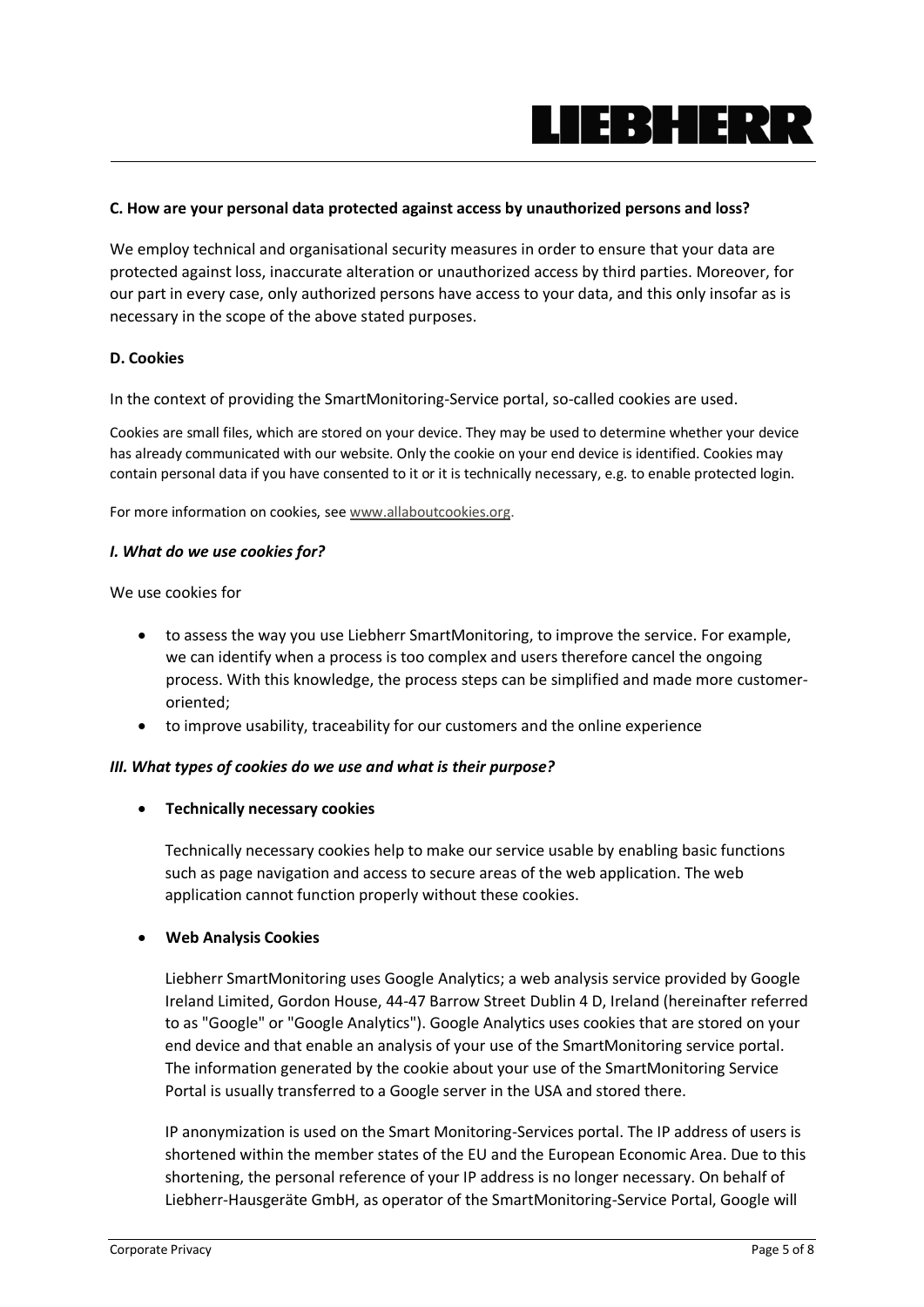

use this information to evaluate your use of the SmartMonitoring-Service Portal, to compile reports on web activities within the SmartMonitoring-Service Portal and to provide further services to Liebherr-Hausgeräte GmbH in connection with the use of the website and the Internet. The IP address transmitted by your browser within the framework of Google Analytics is not merged with other data from Google.

# *III. On what legal basis do we use cookies?*

- We collect and process **technically necessary cookies** on the basis of a weighing of interests (Art. 6 para. 1 lit. f) DSGVO). Our legitimate interest lies in the improvement and maintenance of the stability or functionality and the security of the SmartMonitoring service portal.
- We collect and process **web analysis cookies** on the basis of your prior and voluntarily given consent (Art. 6 para. 1 lit. a) DSGVO). If we process your data on the basis of your consent, you have the right to revoke this consent at any time with effect for the future.

#### *IV. Can I erase the cookies stored on my device?*

You can erase the cookies stored for the SmartMonitoring-Services portal. If you do so, however, your individual data and content, including your cookie settings, will be lost and you will not be recognized as a returning visitor next time you visit our website.

# *V. Do you agree to our cookies?*

Our service user concept includes some online features designed to make your visit as enjoyable as possible. However, they only work with cookies. If you continue to browse our website, you agree to the use of cookies. You can withdraw your consent at any time.

#### *VI. How can I withdraw my consent of the use of cookies?*

If you do not want us to recognize your device, you can prevent cookies from being stored on your hard drive by selecting "Do not accept cookies" in your browser settings. For details of how this works, please refer to your browser's user guide.

You can set your browser so that storage of cookies is agreed with only if you give consent. If you do not want to accept the cookies of our service providers and partners, you can select the "Block thirdparty cookies" setting in your browser.

In general, the help function in your web browser's menu bar will show you how to reject new cookies and switch off ones you already have.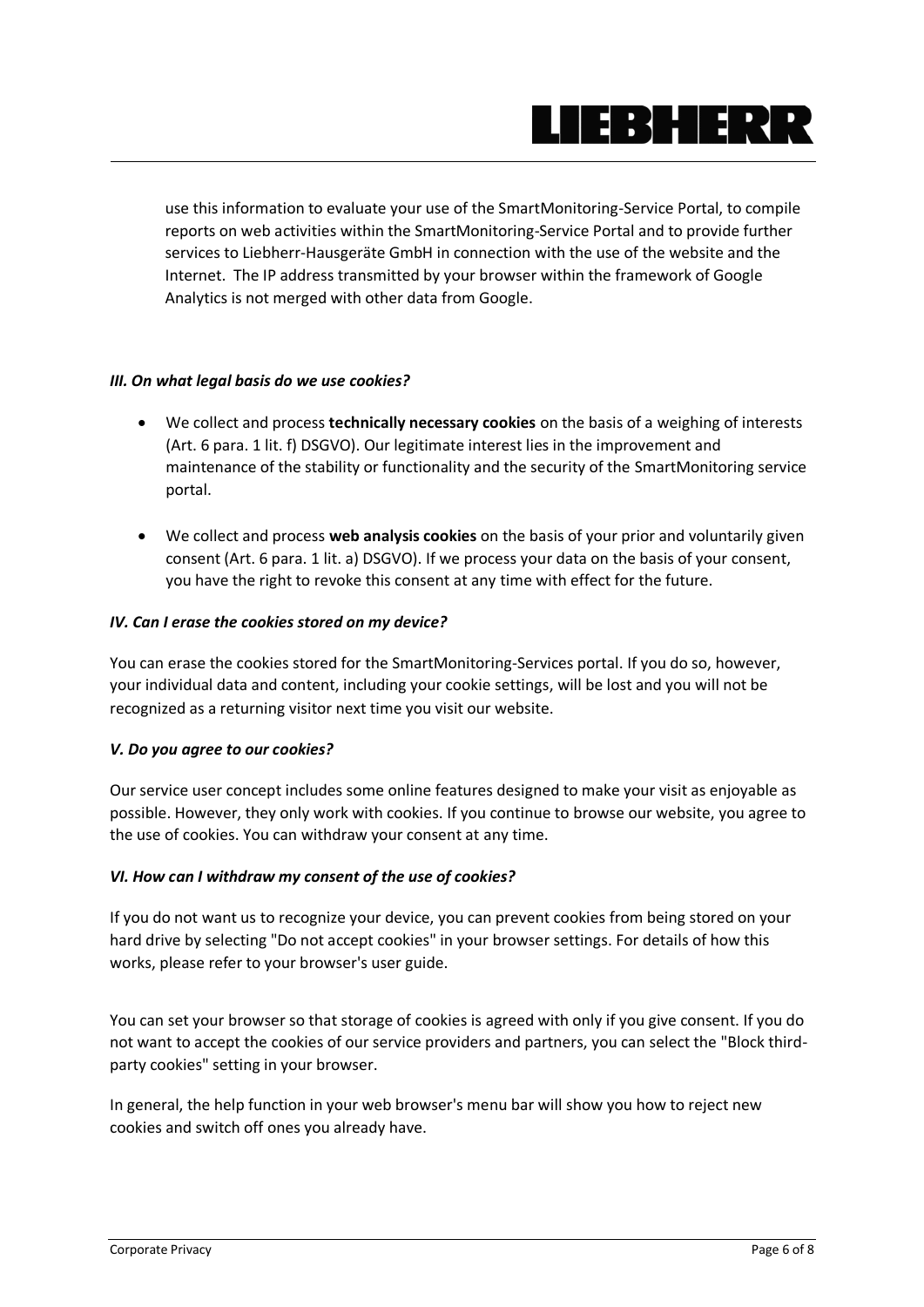

Please note, however, that some "essential" cookies are crucial for unrestricted navigation of our SmartMonitoring-Services portal and for selection and design. We use those cookies only to monitor the website's efficiency and record the frequency of visits.

# **E. Rights of data subjects and right to complain**

Within the legally foreseen scope, you have the right to

- 1. information about your data;
- 2. rectification of inaccurate data and completion of incomplete data;
- 3. erasure of your data, particularly if (1) they are no longer necessary for the purposes stated in this Data Protection Declaration, (2) you have withdrawn your consent and there is no other legal ground for the processing, (3) your data have been unlawfully processed, or (4) you have objected to the processing and there are no overriding legitimate grounds for the processing.
- 4. restriction of the processing of your data, particularly if the accuracy of the data is contested by you or the processing of your data is unlawful and instead of deletion you demand restriction of use.
- 5. receive your data in a structured, commonly used and machine-readable format and to have your data transmitted from us directly to another controller.

Please note that the lawfulness of processing based on consent performed prior to the withdrawal will not be affected by your withdrawal.

If you assert any of the above stated rights, please understand that we may require you to provide evidence showing that you are the person you claim to be.

Furthermore, you have the right to lodge a complaint with the relevant supervisory authority.

# **F. Who is my contact for questions concerning data protection, and how can I reach him or her?**

If you have any questions concerning data protection please contact:

# **Sinan Sen** Corporate Privacy Officer Liebherr-IT Services GmbH St. Vitus 1 88457 Oberopfingen/Kirchdorf an der Iller Germany E-Mail[: datenschutz@liebherr.com](mailto:datenschutz@liebherr.com)